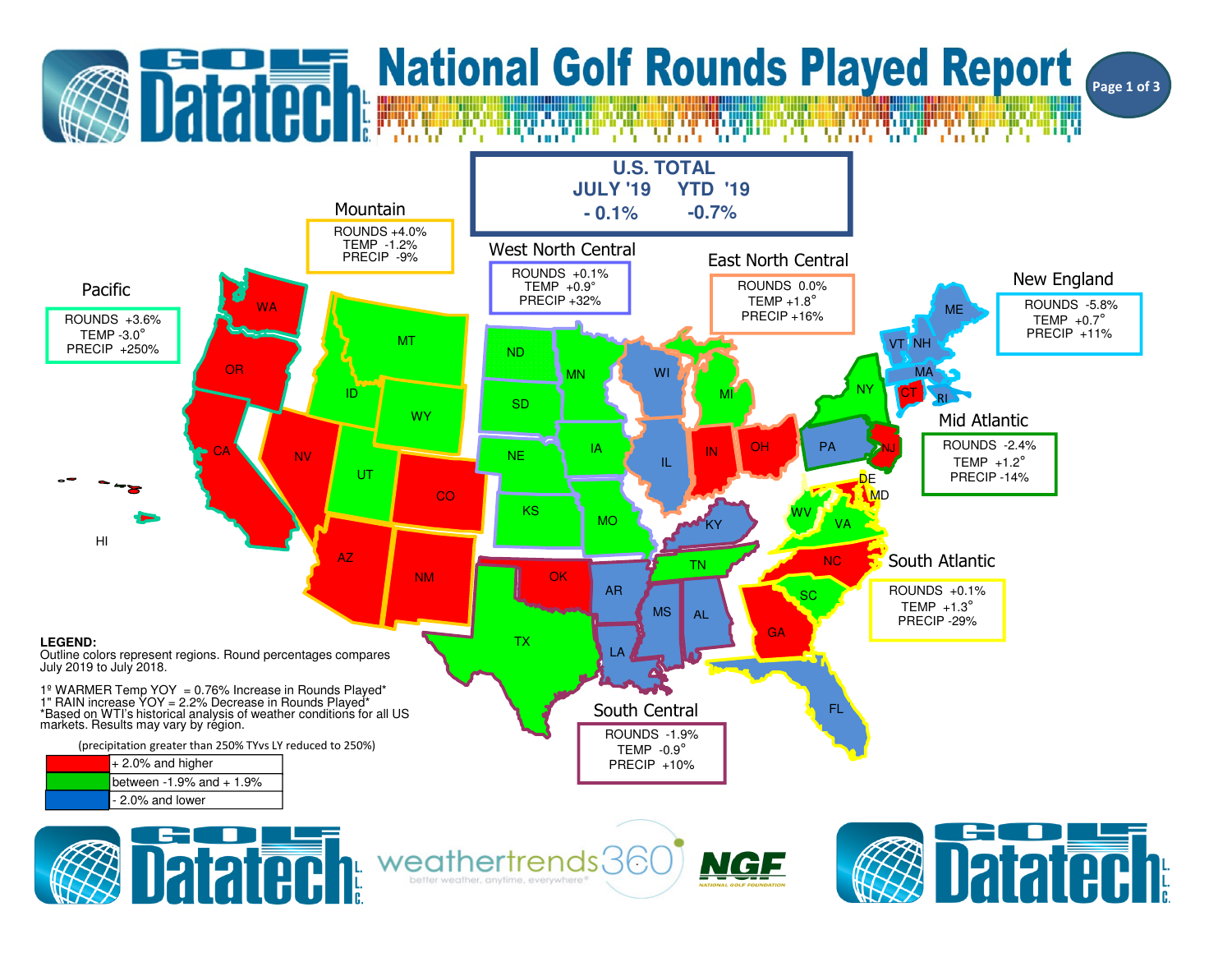## **Datatech National Golf Rounds Played Report**

Page 2 of 3

| <b>PACIFIC</b>            | <b>JULY</b><br>3.6% | <b>YTD</b><br>$-3.2%$ | <b>JULY 2019</b>          |             |            | <b>SOUTH ATLANTIC</b> | <b>JULY</b><br>0.1% | <b>YTD</b><br>2.6% |
|---------------------------|---------------------|-----------------------|---------------------------|-------------|------------|-----------------------|---------------------|--------------------|
|                           |                     |                       |                           | <b>JULY</b> | <b>YTD</b> | DE, DC, MD            | 3.5%                | 11.6%              |
| CA                        | 3.4%                | $-5.4%$               | <b>UNITED STATES</b>      | $-0.1%$     | $-0.7%$    | Washington/Baltimore  | 4.5%                | 14.7%              |
| Los Angeles               | 8.0%                | $-3.7%$               | <b>PUBLIC ACCESS</b>      | 0.2%        | $-1.0%$    | <b>FL</b>             | $-3.9%$             | 1.8%               |
| <b>Orange County</b>      | 1.0%                | $-7.9%$               | <b>PRIVATE</b>            | $-1.3%$     | 0.1%       | Jacksonville          | $-4.4%$             | 3.3%               |
| Palm Springs              | 10.6%               | 2.0%                  |                           |             |            | Orlando               | 2.5%                | 5.0%               |
| Sacramento                | 5.1%                | $-8.0%$               | <b>EAST NORTH CENTRAL</b> | 0.0%        | $-0.1%$    | Tampa                 | $-8.4%$             | 0.1%               |
| San Diego                 | 4.4%                | $-2.8%$               | IL                        | $-3.1%$     | $-2.6%$    | Palm Beach            | 3.6%                | 4.6%               |
| San Francisco/Oakland     | 0.8%                | $-7.9%$               | Chicago                   | $-5.5%$     | $-2.9%$    | Naples/Ft Myers       | $-3.8%$             | 0.9%               |
| HI                        | 8.5%                | 0.1%                  | IN                        | 5.3%        | 2.9%       | Miami/Ft.Lauderdale   | 2.6%                | 2.8%               |
| <b>OR</b>                 | 6.4%                | 1.3%                  | MI                        | $-0.6%$     | $-0.6%$    | GA                    | 2.4%                | 1.4%               |
| Portland                  | 8.3%                | 3.1%                  | Detroit                   | 3.1%        | 0.1%       | Atlanta               | 2.8%                | 2.3%               |
| <b>WA</b>                 | 2.1%                | 2.5%                  | OH                        | 2.9%        | 2.6%       | <b>NC</b>             | 3.8%                | $-0.8%$            |
| Seattle                   | 3.8%                | 5.3%                  | Cincinnati                | $-3.5%$     | $-3.0%$    | Greensboro/Raleigh    | 2.1%                | 3.5%               |
|                           |                     |                       | Cleveland                 | $-1.4%$     | 0.5%       | <b>SC</b>             | 0.8%                | 0.0%               |
| <b>MOUNTAIN</b>           | 4.0%                | $-1.7%$               | WI                        | $-2.7%$     | $-3.3%$    | Charleston            | 3.4%                | 3.3%               |
| <b>AZ</b>                 | 7.7%                | 1.0%                  |                           |             |            | <b>Hilton Head</b>    | 0.7%                | 2.7%               |
| Phoenix                   | 5.8%                | 1.3%                  |                           |             |            | Myrtle Beach          | 11.4%               | 0.4%               |
| CO                        | 6.0%                | $-3.5%$               | <b>SOUTH CENTRAL</b>      | $-1.9%$     | $-4.9%$    | VA, WV                | $-0.6%$             | 10.7%              |
| Denver                    | 3.2%                | $-4.7%$               | <b>AL</b>                 | $-3.9%$     | $-5.5%$    |                       |                     |                    |
| ID, WY, MT, UT            | 1.0%                | $-2.6%$               | AR, LA, MS                | $-9.6%$     | $-10.1%$   | <b>MID ATLANTIC</b>   | $-2.4%$             | 1.0%               |
| <b>NM</b>                 | 6.6%                | $-4.7%$               | <b>KY</b>                 | $-3.3%$     | $-6.3%$    | <b>NJ</b>             | 2.1%                | 8.4%               |
| <b>NV</b>                 | 7.9%                | $-2.3%$               | OK                        | 2.0%        | $-7.9%$    | <b>NY</b>             | $-1.8%$             | $-3.2%$            |
| Las Vegas                 | 6.1%                | $-6.0%$               | <b>TN</b>                 | $-0.6%$     | 3.5%       | New York City         | $-1.1%$             | 2.8%               |
|                           |                     |                       | <b>TX</b>                 | 0.7%        | $-4.1%$    | PA                    | $-5.2%$             | 2.1%               |
| <b>WEST NORTH CENTRAL</b> | 0.1%                | 0.0%                  | Dallas/Ft. Worth          | 3.1%        | $-3.9%$    | Philadelphia          | $-6.6%$             | 5.4%               |
| KS, NE                    | 1.4%                | $-1.2%$               | Houston                   | $-3.0%$     | $-3.5%$    | Pittsburgh            | 0.1%                | 6.2%               |
| ND,SD                     | $-0.8%$             | 7.7%                  | San Antonio               | 10.6%       | 2.1%       |                       |                     |                    |
| <b>MN</b>                 | $-0.9%$             | 1.6%                  |                           |             |            | <b>NEW ENGLAND</b>    | $-5.8%$             | $-1.3%$            |
| Minneapolis/St.Paul       | 1.3%                | 4.7%                  |                           |             |            | <b>CT</b>             | 2.2%                | 4.6%               |
| IA, MO                    | 0.1%                | $-1.8%$               |                           |             |            | MA, RI                | $-6.9%$             | $-3.3%$            |
| St Louis                  | $-3.6%$             | $-2.4%$               |                           |             |            | <b>Boston</b>         | $-9.3%$             | $-4.6%$            |
| <b>Kansas City</b>        | 4.3%                | $-2.8%$               |                           |             |            | ME, NH, VT            | $-9.0%$             | $-1.7%$            |
|                           |                     |                       |                           |             |            |                       |                     |                    |

For more information contact Golf Datatech, golfroundsplayed@golfdatatech.com or call 407-944-4116 The percentages represent the differences in number of rounds played comparing July 2019 to July 2018